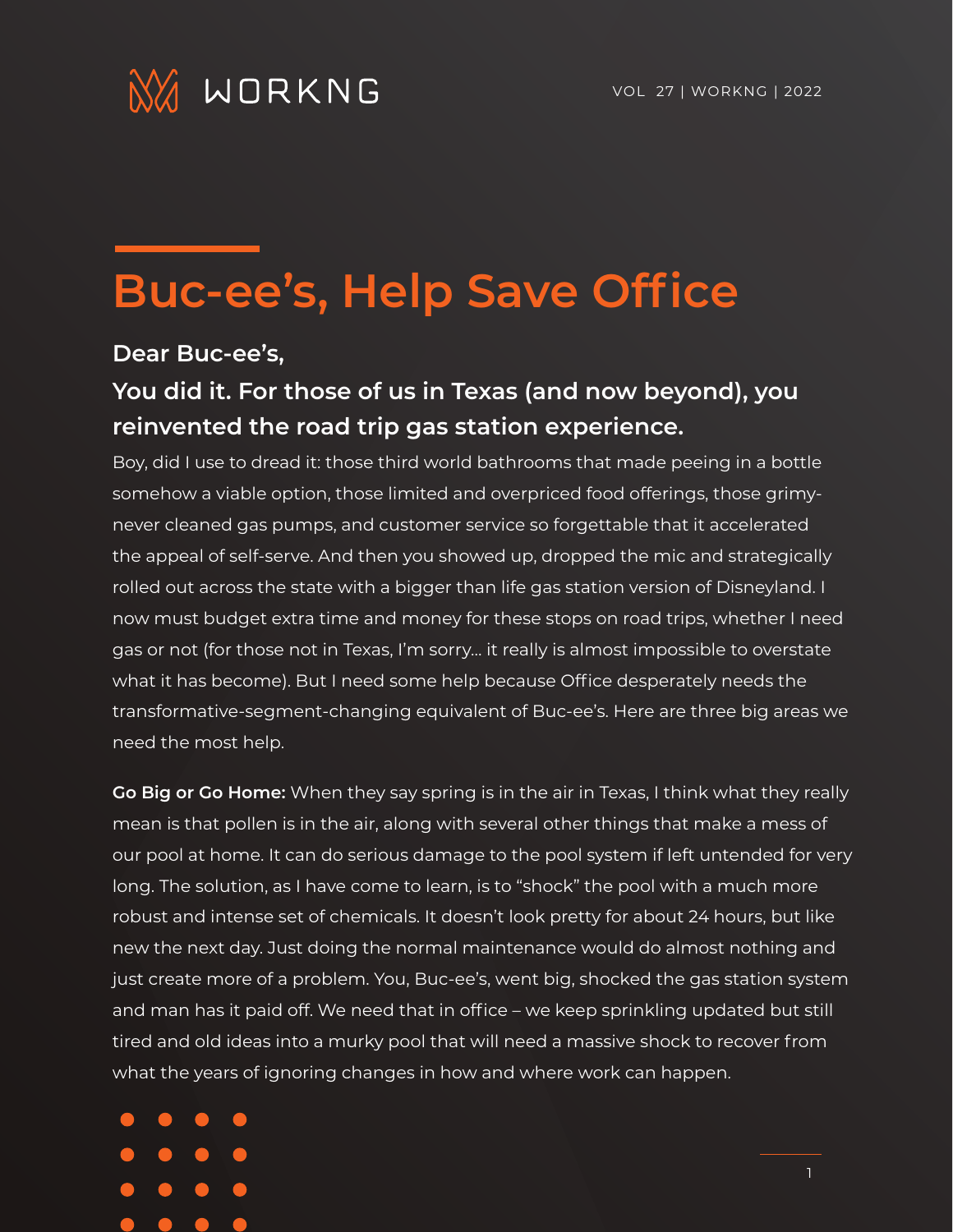VOL 27 | WORKNG | 2022





**Flight to Much Better:** Buc-ee's, many before you had simply built better versions of the same thing: better lighting, an initially cleaner bathroom, a couple more aisles of forgettable snacks we still don't love… I know, I'm yawning too. In Office, we're more sophisticated and try to entice people to this sort of thing via a clever developer term, "flight to quality." And to be sure, these are some amazing skyline beauties to behold, but what I call build-it-and-forget-it, driven largely by highest fee potential. But what you have done is build it (and these do look great) and built it big, but the genius are your teams and ongoing operational excellence that somehow actually makes your stores get better and better. I have to go back to see what must-have you have added to your arsenal of goodness. Your staff is happily running around, like my family, attentively making sure the experience remains worthy of many return trips. At Workng, that is the vision… never intended to be another wealth by low-fee-big-scale operator, but rather a hyper-focused best-in-class assemblage of the industry's best operational minds with forward leaning owners/lenders to think through and run big office portfolios like we've not seen before.



**Reversing the Priorities:** The former gas station model seems to have gone something like this: drivers are on the road, they need gas right about where I am (location, location, location), gas is my primary product, but while they're here out of necessity, I guess I have to have a bathroom and some snacks so I can squeeze out a little more money out of a captive audience… no need for "experience" – they needed my gas. You flipped this on its head and seem to have said: oh, they'll need gas, but what will make us mission critical is a totally revamped customized user experience that blows people's minds and makes them rethink everything they think about road trip pitstops. In Office, we keep thinking we're just selling long-term leases and are surprised that even as the world reopens, we're not seeing the rush back. If we could ever bring your